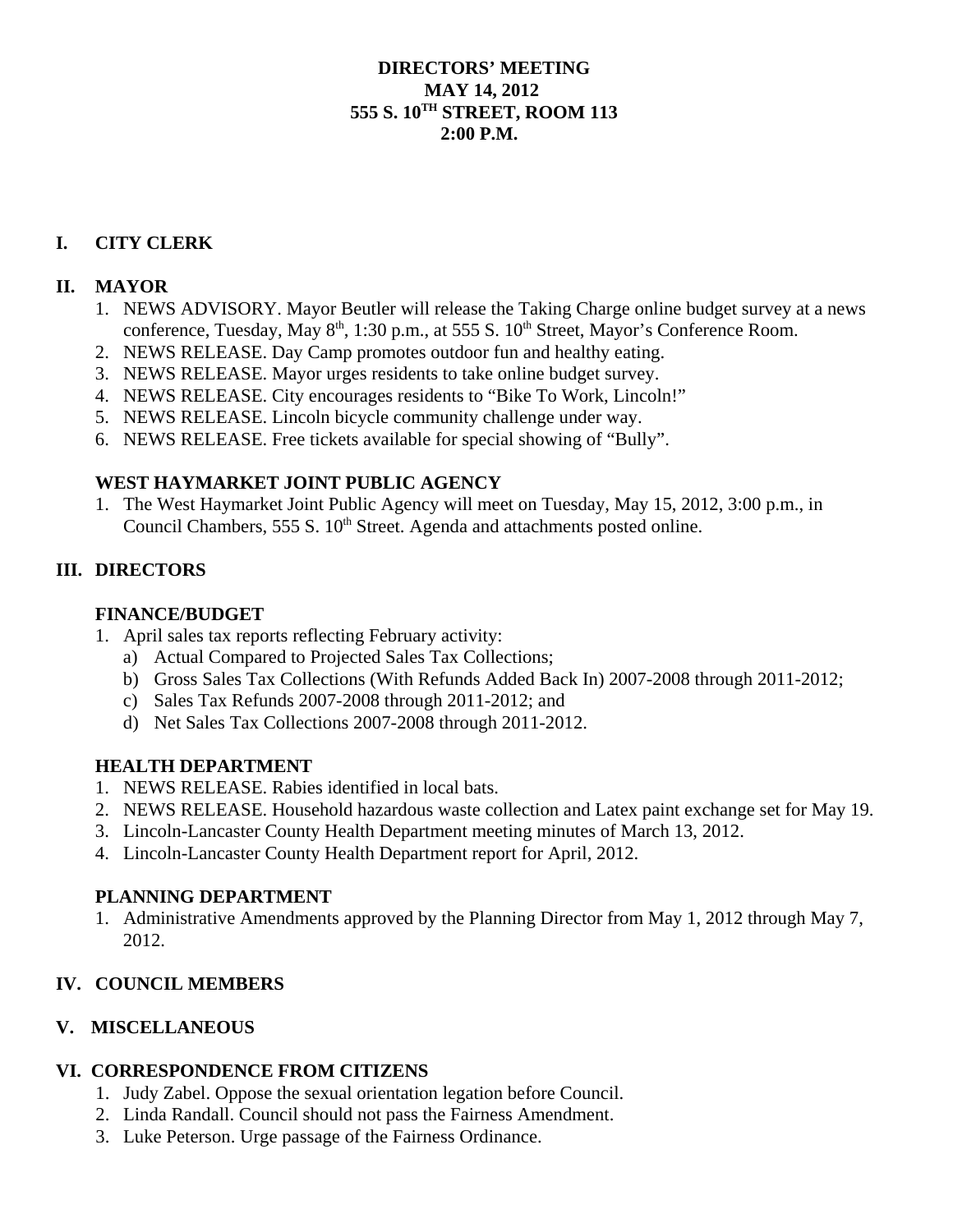- 4. Barbara Haith. Strongly opposed to the Fairness Ordinance.
- 5. Rev. Helen L. Greer. Comments on the Fairness Ordinance.
- 6. Charlotte Miller. In favor of the Fairness Ordinance.
- 7. Kathryn Johnson. In favor of the Fairness Ordinance.
- 9. Robert L. Boyce, III. Urge passage of the Fairness Ordinance.
- 10. Kim Stuizenegger. Support the Fairness Ordinance.
- 11. Chad Walrod. Comments regarding the Fairness Ordinance.
- 12. Dottie Lamson. Opposed to the Fairness Ordinance.
- 13. Paula Bohaty. Pass the Fairness Ordinance.
- 14. Gypsy woman. For the Fairness Ordinance.
- 15. Ross Nelson. Support the Fairness Ordinance.
- 16. Ceri Natalie Daniels. Support the Fairness Ordinance.
- 17. Larry Link. Do not pass the Fairness Ordinance.
- 18. Steven Graziano. In support of the Fairness Ordinance.
- 19. Jason Varga. Memo in support of the Fairness Ordinance.
- 20. Jason Varga. Letter in support of the Fairness Ordinance.
- 21. JoAnn Lanning. Urge support of the proposed Fairness Ordinance.
- 23. Marquerite Kellett. Do not pass the Fairness Ordinance.
- 24. Amy Birky. Vote yes for the Fairness Ordinance.
- 25. Miles McClain. Support the Fairness Ordinance.
- 26. Jeffrey N. Schultz. Support the Fairness Ordinance.
- 27. Mary Lou Reeves. Do pass the Fairness Ordinance.
- 28. Tim Francis. Support the Fairness Ordinance.
- 29. Cindy Ryman Yost. In favor of passing the Fairness Ordinance.
- 30. Mary Lynn W. Schaffter. Vote in support of the Fairness Ordinance.
- 31. Jennifer Davidson. Support the Fairness Ordinance.
- 32. Randy Gerke. Vote for the Fairness Ordinance.
- 33. Craig Roper. In support of the Fairness Ordinance.
- 34. Lisa Kelly. In support of passing the Fairness Ordinance.
- 35. Dawson Dowty. Support of the Fairness Ordinance.
- 36. Jodi Delozier. Not in favor of the Fairness Ordinance.
- 37. Rose Ann Dowty. In support of the Fairness Ordinance.
- 38. David Clark. Do pass the Fairness Ordinance.
- 39. Elaine L. Westbrooks. Urge passage of the Fairness Ordinance.
- 40. Sam and Mary Hoagland. Vote to pass the Fairness Ordinance.
- 41. James Beckmann. Do pass the Fairness Ordinance.
- 42. Bob Planansky. Passage of the Fairness Ordinance overdue.
- 43. Betty Levitov. Support the Fairness Ordinance.
- 44. Clover Frederick. Encourage passage of the Fairness Ordinance.
- 45. Telephone messages from:
	- 1. Laurie Clark
	- 2. Ladean Thalken
	- 3. Betty Miller Kimball
	- 4. Jeff Nichols
	- 5. Alan Moore
	- 6. John Atkenson
	- 7. Mary Keenet
	- 8. Arlean Bean